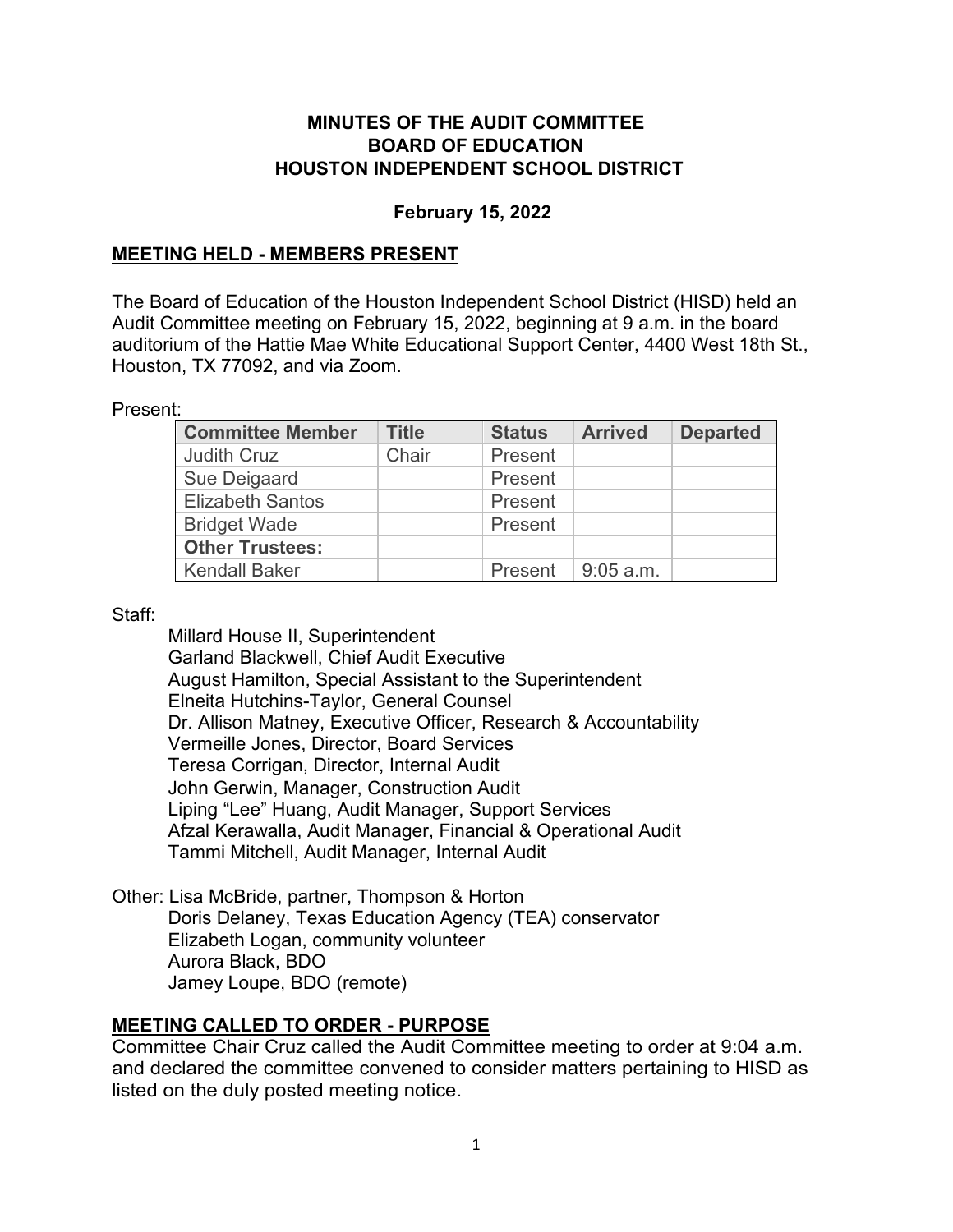Committee Chair Cruz called the meeting to order as a special meeting of the Board of Education at 9:05 a.m. due to the presence of a quorum of board members with the arrival of Trustee Kendall Baker.

#### **CONSIDERATION AND APPROVAL OF MINUTES FROM PREVIOUS MEETINGS**

On motion by Trustee Santos with a second by Trustee Wade, the board approved the minutes of the Audit Committee meetings held on August 26, 2021, and November 8, 2021.

| <b>RESULT:</b>   | APPROVED [5 TO 0]                         |
|------------------|-------------------------------------------|
| <b>MOVER:</b>    | Elizabeth Santos, District I Trustee      |
| <b>SECONDER:</b> | <b>Bridget Wade, District VII Trustee</b> |
| AYES:            | Santos, Deigaard, Baker, Wade, Cruz       |

#### **SPEAKERS TO AGENDA ITEMS (IF CONVENED AS SPECIAL MEETING)**

There were no registered speakers.

#### **DISCUSSION ITEMS**

#### **ONBOARDING FOR NEW COMMITTEE MEMBERS**

Onboarding documents were emailed to new committee members but not discussed in the meeting.

#### **NAME NEW AUDIT COMMITTEE CHAIR**

Trustee Santos nominated Trustee Deigaard as the new chair of the Audit Committee. On motion by Trustee Santos with a second by Trustee Wade, the board approved Trustee Deigaard as the new Audit Committee chair. However, Trustee Cruz, the outgoing chair, continued to chair the meeting.

| <b>RESULT:</b>   | APPROVED [5 TO 0]                         |
|------------------|-------------------------------------------|
| <b>MOVER:</b>    | Elizabeth Santos, District I Trustee      |
| <b>SECONDER:</b> | <b>Bridget Wade, District VII Trustee</b> |
| AYES:            | Santos, Deigaard, Baker, Wade, Cruz       |

#### **DISCUSS COMMITTEE MEMBER TERMS**

Trustee Cruz suggested that one committee member volunteer to serve a one-year term as opposed to the standard two-year term, in order to stagger terms. Trustee Santos volunteered to serve a one-year term on the committee. Trustee Cruz indicated this would be reported back to the full Board of Education and reflected in the minutes.

# **REVIEW LAST YEAR'S AUDIT COMMITTEE ANNUAL REPORT**

Documents were emailed to committee members but not discussed in the meeting.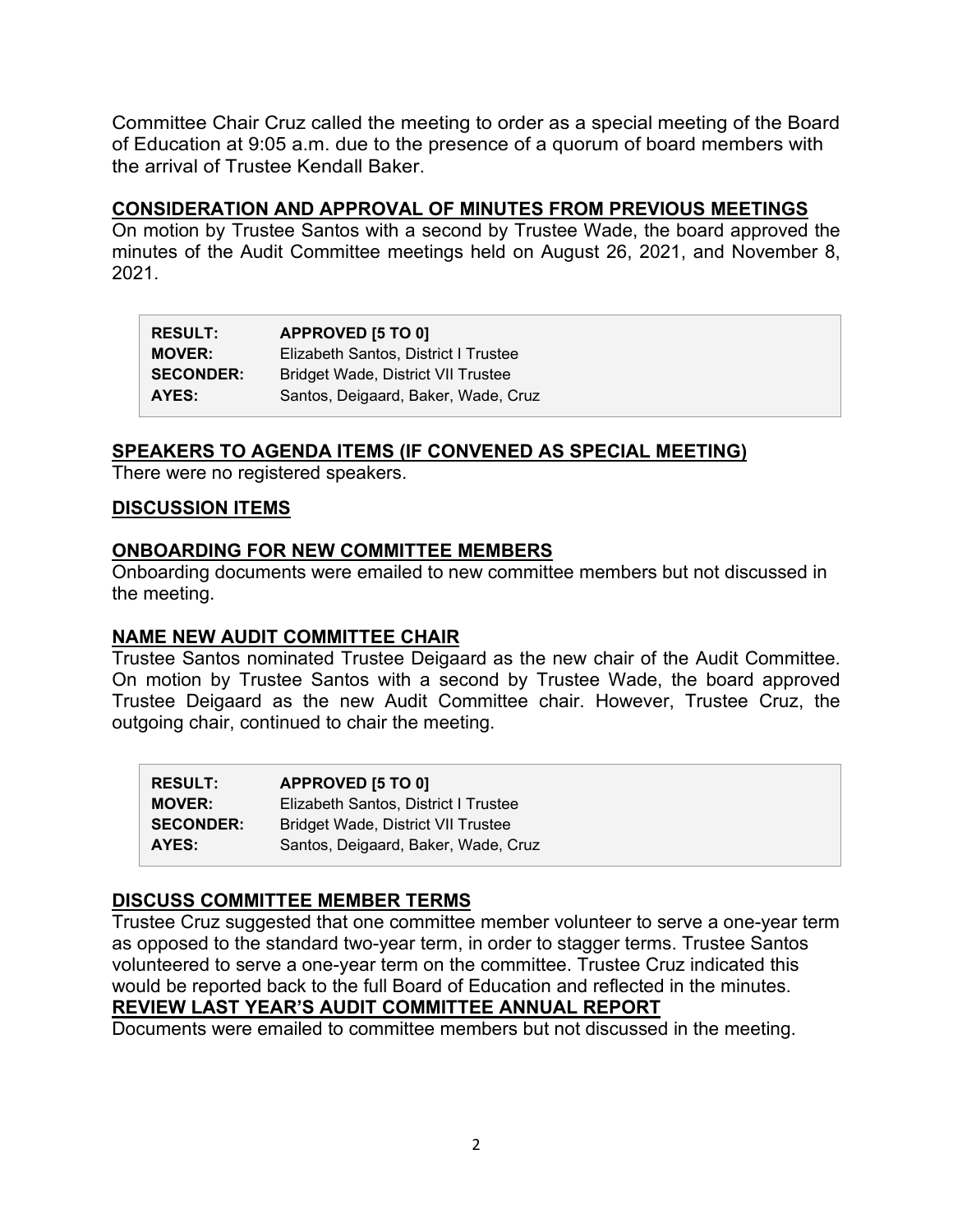# **CHIEF AUDIT EXECUTIVE'S ANNUAL EVALUATION AND TIMELINE**

Chief Blackwell will complete a self-evaluation and provide it to committee members by April 12, 2022. The Audit Committee will hold a performance review on April 19, 2022, and provide the completed review to Lisa McBride by April 26, 2022. This will be shared with the full board at the May 5, 2022, agenda review meeting. Ms. McBride will send an email to the full board that day with an evaluation tool and instructions; board members will complete their evaluation by May 10, 2022. The full board will hold a summative conference with Chief Blackwell on May 12, 2022.

# **AUDIT COMMITTEE TRAINING**

Not addressed in the meeting.

# **RISK ASSESSMENT AND THE 2022–2023 AUDIT PLAN**

Chief Blackwell introduced Aurora Black of BDO, who reviewed findings of an enterprise risk assessment. For the assessment, 20 individual meetings were conducted to gain understanding of the areas that pose a perceived inherent risk in employees' respective departments and a perspective of the overall environment; 35 HISD employees were surveyed to help assess the internal control environment and areas of key risk. General findings:

- Not enough support for employee professional development, and promotional opportunities are usually predetermined based on who is liked and not ability or skills;
- Not having the ability to offer salaries to candidates that are commensurate with the general market;
- Stagnant budgets over multiple years with increasing district requirements.

Results from interviews, reviewing seven key risk areas, ranking what employees identified as top risks:

- Financial: Budget was the #1 risk for 65% of respondents (last year that number was 33%)
- Operational: Employee error was the top risk for 60% of respondents (last year, 15%)
- Legal/regulatory: Litigation issues was #1 for 75% (66% last year)
- Strategic: People (turnover) or key resources, 70% of respondents (27% last year)
- Technology & Systems Sensitivity of data, 50% (8% last year)
- People/culture Inability to retain quality personnel, 85% (12% last year)
- Fraud Misconduct/abuse, #1 for 65% of respondents (45% last year)

Chief Blackwell stated that the next step is to present the 2022–2023 audit plan to the board and Superintendent House by the end of March. He would like to have board approval by the end of June, but hopefully earlier than that.

# **DISCUSS AUDITS OF CONCERN**

# **OPEN FINDINGS**

Chief Blackwell presented slides reviewing the Audit Dashboard, which shows 574 audit recommendations being monitored as of February 2022. Chief Blackwell indicated he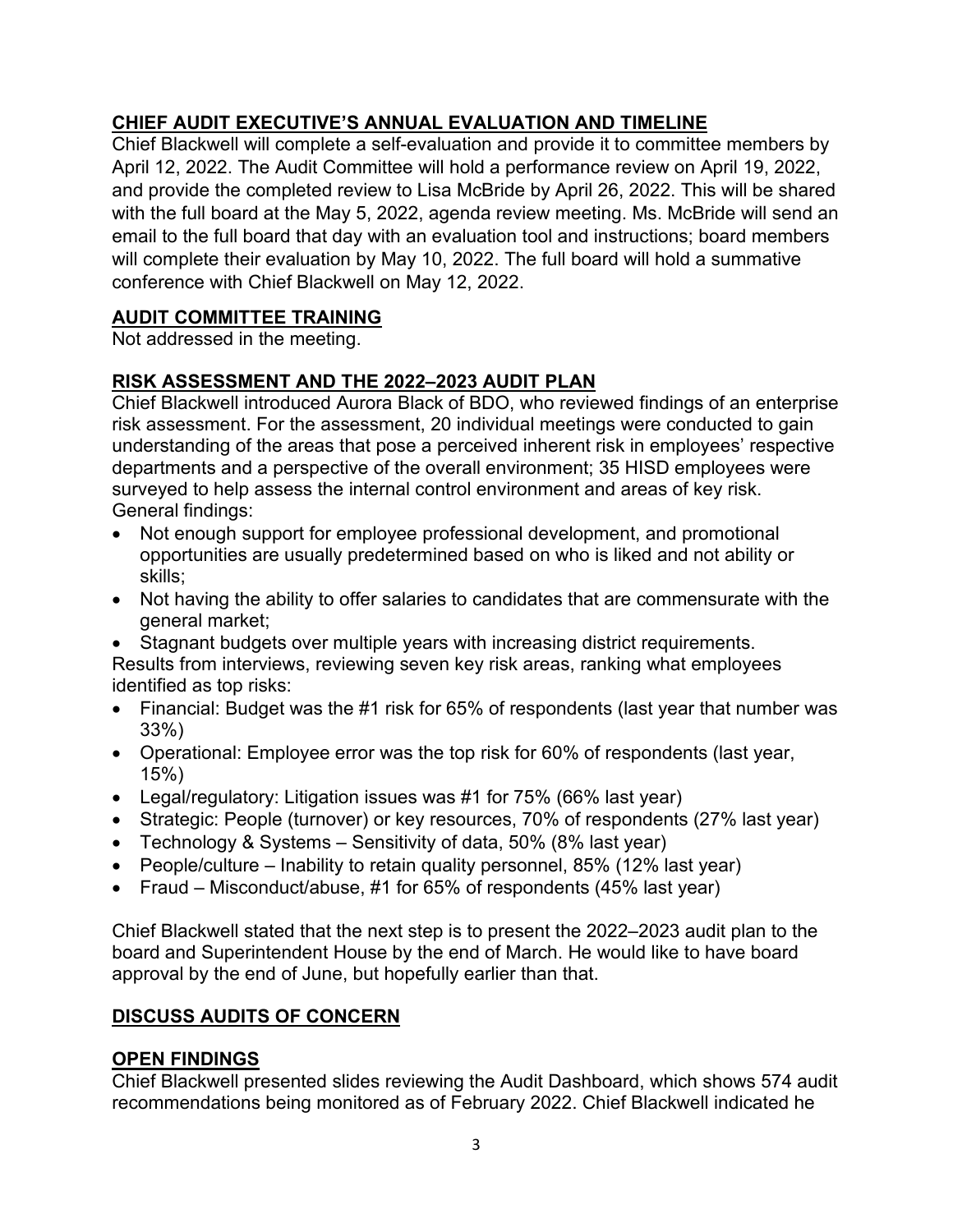recently learned of a number of recommendations that were never addressed from previous years; 471 remain open, some of which date back to 2018. Chief Blackwell indicated his staff will work with administration to reduce that number. Superintendent House will discuss with his administration and Chief Blackwell to determine a timeline for updates to the committee on the status of the open findings.

# **DISCUSS CHIEF AUDIT EXECUTIVE ROLES AND RESPONSIBILITIES – AUDIT DEPARTMENT STRUCTURE**

Not discussed in the meeting.

### **COVID-19 IMPACT**

**• STAFF**

# **• AUDITS**

An audit of a review of impacts from the COVID-19 virus from the 2020–2021 audit plan is in the reporting phase as of this date.

# **STATUS UPDATE FOR AUDIT RECOMMENDATIONS**

Discussed as part of open findings above.

#### **LEGISLATIVE BUDGET BOARD (LBB) AUDITS "CHANGE AND APPROACH" AND AUDIT PLAN IMPACT**

Chief Blackwell explained that previously the Audit Department had looked at LBB recommendations before the administration had completed implementing them. There is now a change in approach whereby Audit agreed with administration to audit LBB items after implementation. This avoids the possibility of duplication of review (auditing LBB recommendations before and after implementation). Chief Blackwell stated that within the 2022 audit plan, fewer than 10 are affected by this change in approach. If any of those LBB items cannot be completed in the current audit year, they will be carried over into the next year's audit plan.

### **STAFF VACANCIES**

There are four vacancies in the Office of Internal Audit as of this date; two are in Internal Audit, and two are in Ethics and Compliance.

### **STATUS UPDATE FOR 2021 INTERNAL AUDIT PLAN**

Chief Blackwell indicated 24 audits have been completed, and 10 are in process. He anticipates completion of the 2021 plan by April of 2022.

### **STATUS UPDATE FOR 2022 INTERNAL AUDIT PLAN**

Chief Blackwell indicated five audits have been completed, 14 have not started, and 20 are in process.

He stated there is a good chance the plan will not be completed on time by June 30, 2022.

### **STATUS UPDATE FOR OFFICE OF INTERNAL AUDIT 2020–2021 GOALS**

Not discussed in the meeting.